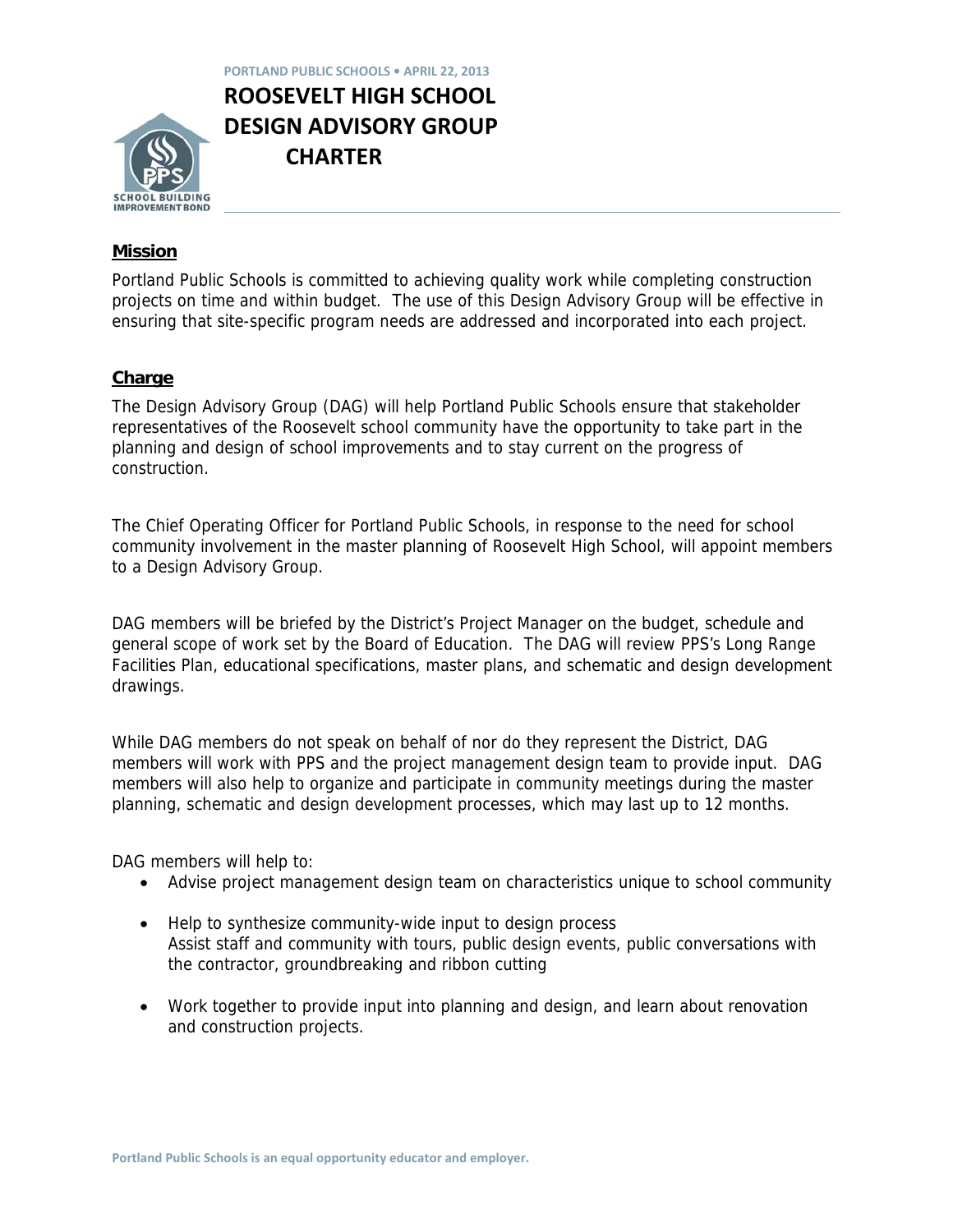

#### **Design Advisory Group Structure and Membership**

The Design Advisory Group (DAG) is chartered for the Roosevelt High School capital improvement project, and will be expected to serve for a minimum of 12 months.

The PPS Chief Operating Officer will appoint the DAG members.

DAGs will meet as scheduled through the Design Development Phase (approximately 12 months).

The DAG shall consist of twelve members to include representatives of/from:

- Roosevelt High School principal (or designee) (1)
- Roosevelt student (1)
- Roosevelt teacher (1)
- Roosevelt Cluster Parents (2)
- Wrap around service providers (2)
- School community members (e.g. alumni associations, etc.) (2)
- Local business/neighborhood representatives (2)
- Board of Education liaison (1)

The meetings will be open to the public.

### **DAG Meetings**

- 1. The DAG shall meet as scheduled by the District's Project Manager to review the individual school status and related information, and to perform other duties as provided herein. The project management design team may request additional meetings as may be needed.
- 2. DAG meetings shall be public meetings held in a public setting with the public allowed to attend.
- 3. The DAG shall report to the Project Manager for the Roosevelt High School Capital Improvement Project.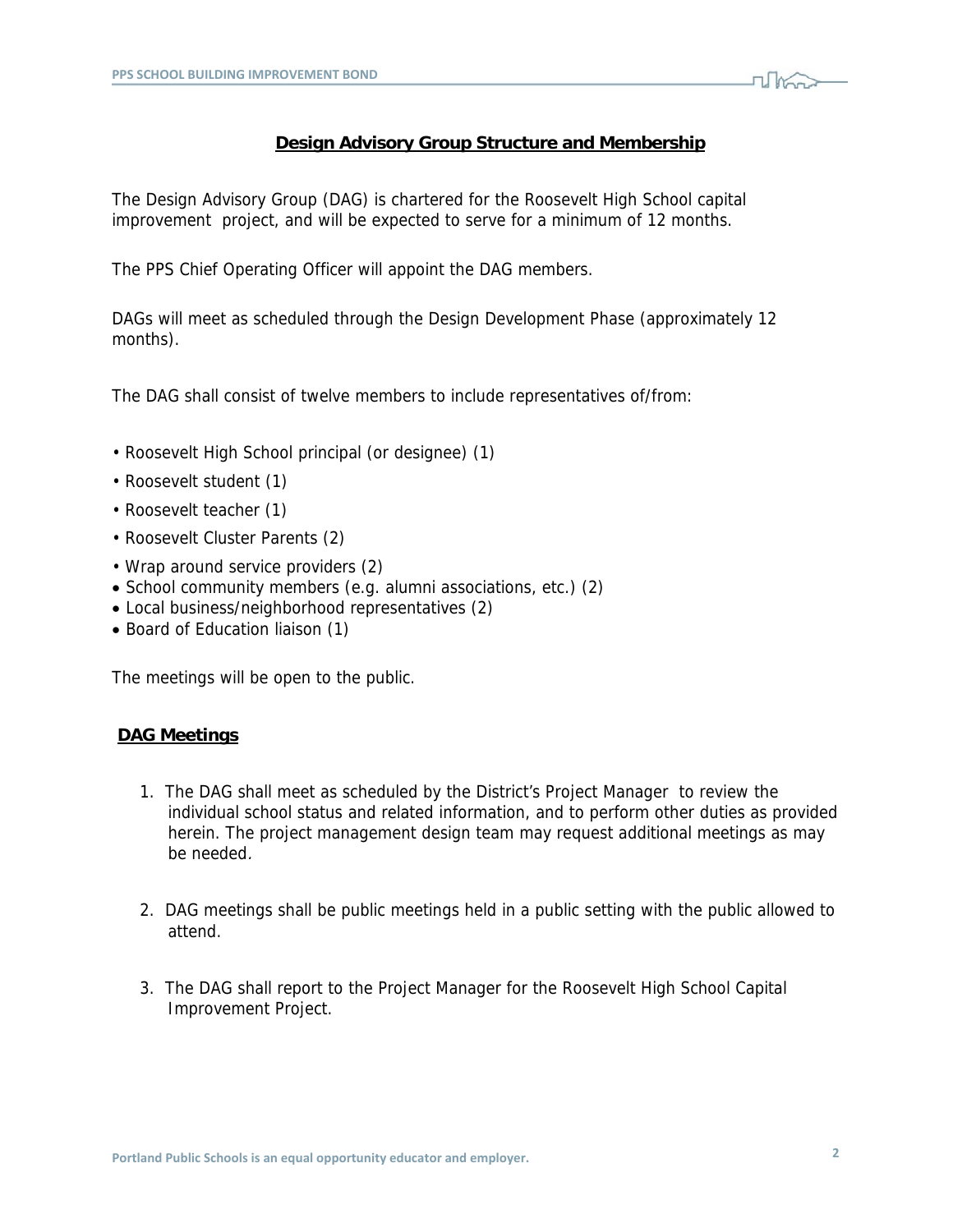

## **Ethics Policy**

An ethics policy provides general guidelines for DAG members to follow in carrying out their roles. Not all ethical issues that DAG members face are covered in this Policy. However, this Policy captures some of the critical areas that help define ethical and professional conduct for DAG members. DAG members are expected to strictly adhere to the provisions of this Ethics Policy.

- a. The DAG members receive no direct or indirect compensation from the District for their services as members of the DAG
- b. The DAG members may not have an active or pending contract with the District, nor enter into a contract during their term of service.
- c. The DAG may not include any vendor, contractor or consultant of the District.
- d. A DAG member serves at the direction of the Project Manager. If a DAG member resigns, violates the Ethics Policy contained herein (see attachment), fails to attend two consecutive DAG meetings without reasonable excuse, or otherwise becomes unable to serve on the DAG, the PPS Chief Operating Officer may declare the position on the DAG to be vacant and appoint another qualified person to the DAG.

CONFLICT OF INTEREST: A DAG member shall not make or influence a District decision related to:

- 1. any contract funded by bond proceeds; or
	- 2. any construction project which will benefit the DAG member's outside employment, business, or provide a financial benefit to a family member, such as a spouse, child, parent or sibling.

OUTSIDE EMPLOYMENT: A DAG member shall not use his or her authority over a particular matter to negotiate future employment or contract with any person or organization that relates to:

- 1. any contract funded by bond proceeds; or
- 2. any construction project. A DAG member shall not make or influence a District decision related to any construction project involving the interest of a person with whom the member has an agreement concerning current or future employment, or remuneration of any kind.

For a period of one (1) year after leaving the DAG, a former DAG member may not represent